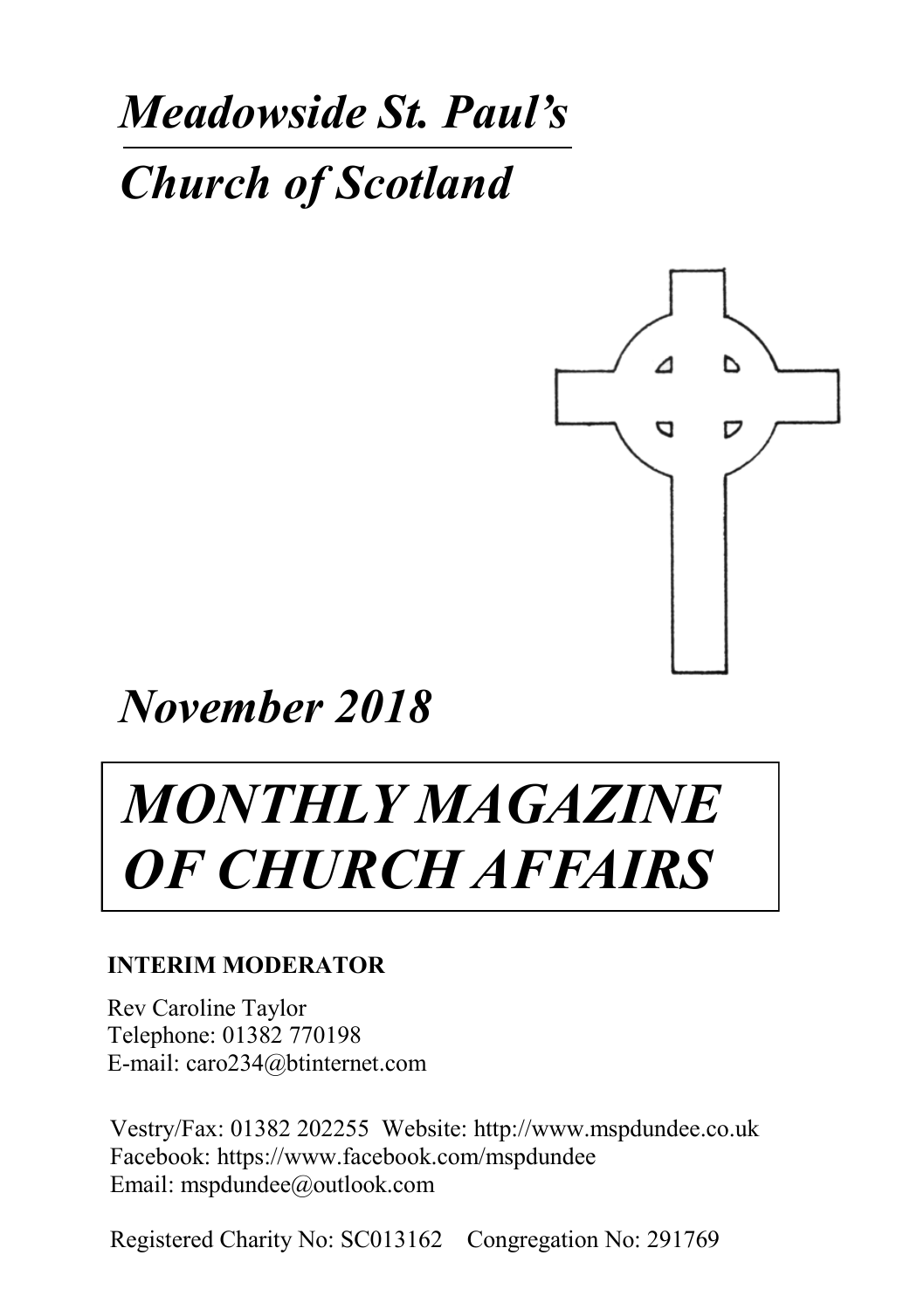#### **CONGREGATIONAL CALENDAR**

| November | 18 | $10 \text{ am}$   | Tim Xenophontos-Hellen           |
|----------|----|-------------------|----------------------------------|
|          | 19 | 2 pm              | <b>Craft Class</b>               |
|          | 21 | 12 noon           | Church open for prayer           |
|          | 22 | 7.15 pm           | <b>Kirk Session</b>              |
|          | 25 | $10 \text{ am}$   | Rev Caroline Taylor              |
|          | 26 | 2 pm              | Guild                            |
|          | 28 | 12 noon           | Church open for prayer           |
| December | 2  | $10 \text{ am}$   | Rev Caroline Taylor              |
|          | 4  | 2 pm              | Guild (Glasite Hall, St Andrews) |
|          | 5  | 12 noon           | Church open for prayer           |
|          | 6  | 7.15 pm           | Congregational Board             |
|          | 9  | $10 \text{ am}$   | Tim Xenophontos-Hellen           |
|          | 10 | 2 <sub>pm</sub>   | Guild Christmas Party            |
|          | 12 | 12 noon           | Church open for prayer           |
|          | 16 | 10 <sub>am</sub>  | Rev Caroline Taylor (Sacrament   |
|          |    |                   | of Holy Communion)               |
|          | 19 | 12 noon           | Church open for prayer           |
|          | 23 | $10 \text{ am}$   | Tim Xenophontos-Hellen           |
|          | 24 | $7.00 \text{ pm}$ | Joint Service with St Andrews in |
|          |    |                   | Meadowside St Paul's             |
|          | 30 | $11$ am           | Joint Service at Dundee          |
|          |    |                   | Methodist Church, Marketgait     |

#### **\*\* Remember from Sunday 6 January 2019, our worship time will change from 10 am to 11.15 am!**

#### **RETIREMENT**

Margaret and Peter Leyland, of PDQ Printers, retired at the end of October. A big thank-you to them for printing the Magazine, Communion Cards, Christmas Cards, and Posters, often at short notice, over the years. We extend Best Wishes to them for their Retirement.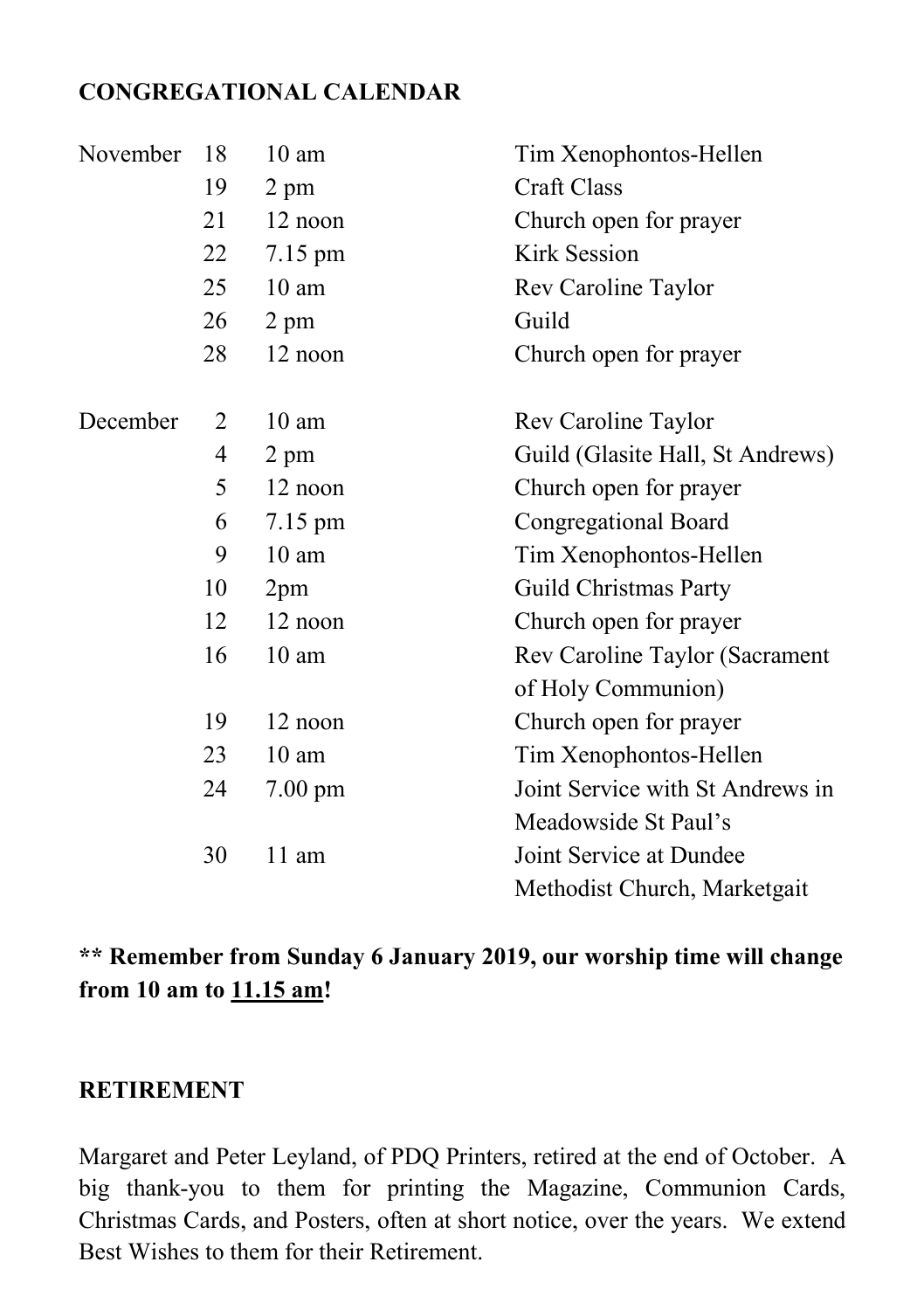#### **GREETINGS AND NEWS FROM OUR INTERIM MODERATOR**

#### Dear Friends

I am writing this the day after Remembrance Sunday which many people feel has been particularly poignant this year. Churches and other places seem to have gone the extra mile, with many busy hands making poppies out of a range of materials and then fixing them to structures of various sorts. Walking between the two churches on a Sunday, I could look up Reform Street to the High School, where the four entrance pillars have been decorated with large jute poppies; I have it on good authority that each one had to be attached with cable ties, so a long, arduous business. But nothing, of course, when compared to the sacrifice of those who were so commemorated.

Morag Stalker and I both attended special events at the High School: a commemorative concert of music and readings which was a one-off conceived by one of the staff and also the Armistice Parade which is part of the school calendar. Both were incredibly moving. The minister of St Andrew's is chaplain to the High School, which was my reason for being present, and also how I discovered that Morag's great uncle, Daniel Stalker, was one of the former pupils who was killed in France in the last year of the 1st World War. That he lost his life at the age of 27, two days short of his first wedding anniversary, a few months before the birth of his daughter, provides a glimpse into the kind of tragedy endured by so many families.

If you were at Church on Remembrance Sunday, you will have heard a little more of Dan's story, thanks to the preservation of letters by his widow and the rest of the Stalker family. At St Andrew's too, an individual's story was highlighted, thanks to the research of one of the members. This, I think, brings home to all of us the enormous cost of war.

If only the world could put into practice Paul's advice to the Thessalonians (1st Letter, 5:15-18): "See to it that no-one pays back wrong for wrong, but always aim at what is best for each other and for all. Always be joyful; pray continually; give thanks whatever happens; for this is what God wills for you in Christ Jesus."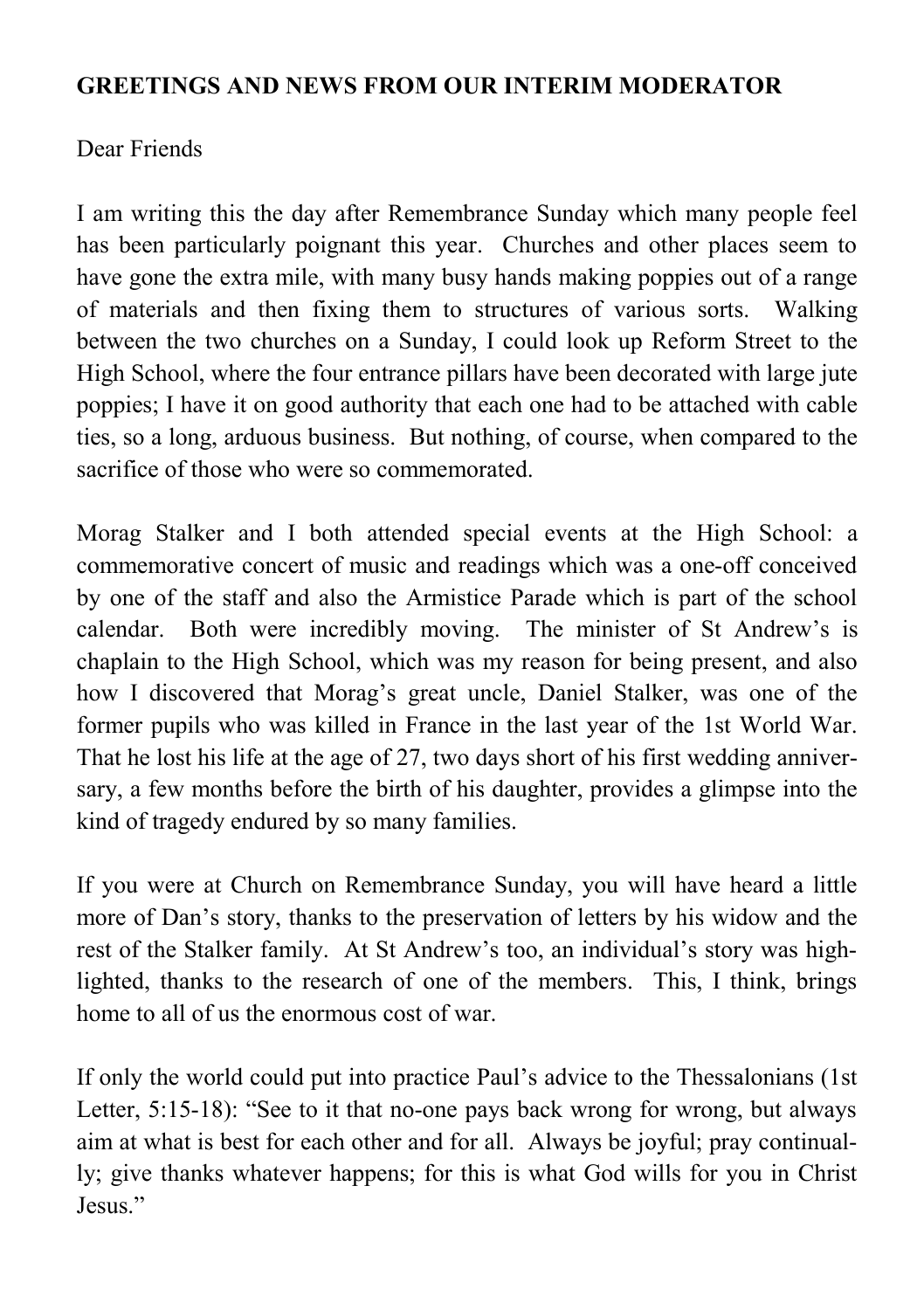I was delighted to see some of you at the National Day of Prayer morning which I hosted in St Andrew's on 3rd November. My main reason for taking up this initiative was to create a special time to pray for the vacancy and the person who will come to be your minister. Here is part of the prayer I wrote for that occasion, but which remains valid.

Loving God In life outside the Church, we often welcome the word 'vacancy' for it means there's a room for the night, or an interesting job on offer But inside the Church, it's a different matter Our churches are vacant This is a vacant charge We have placed an advertisement in Life and Work for our vacancy But we no longer have a Vacancy Committee No, it's called a Nominating Committee these days So what, it's just a change of word Or is it? Is it rather a change of mindset? Is it encouraging us to see that there is no vacancy? For congregational life is continuing as it did before Planning for the future is going on as it did before As for the Nominating Committee well, here we have a group of elected individuals who are charged with nominating the right person to lead worship, and the people to offer pastoral care, and guidance 'to bring vision and ambition to our city centre charge' We invite the right person to 'walk the road of discovery' but we too are on that path, Lord What is it you have in mind for us? For me? We place ourselves in your hands May your will be done, your Kingdom come, through Jesus Christ our Lord Amen

Please pray this prayer, for Jesus' sake,

Caroline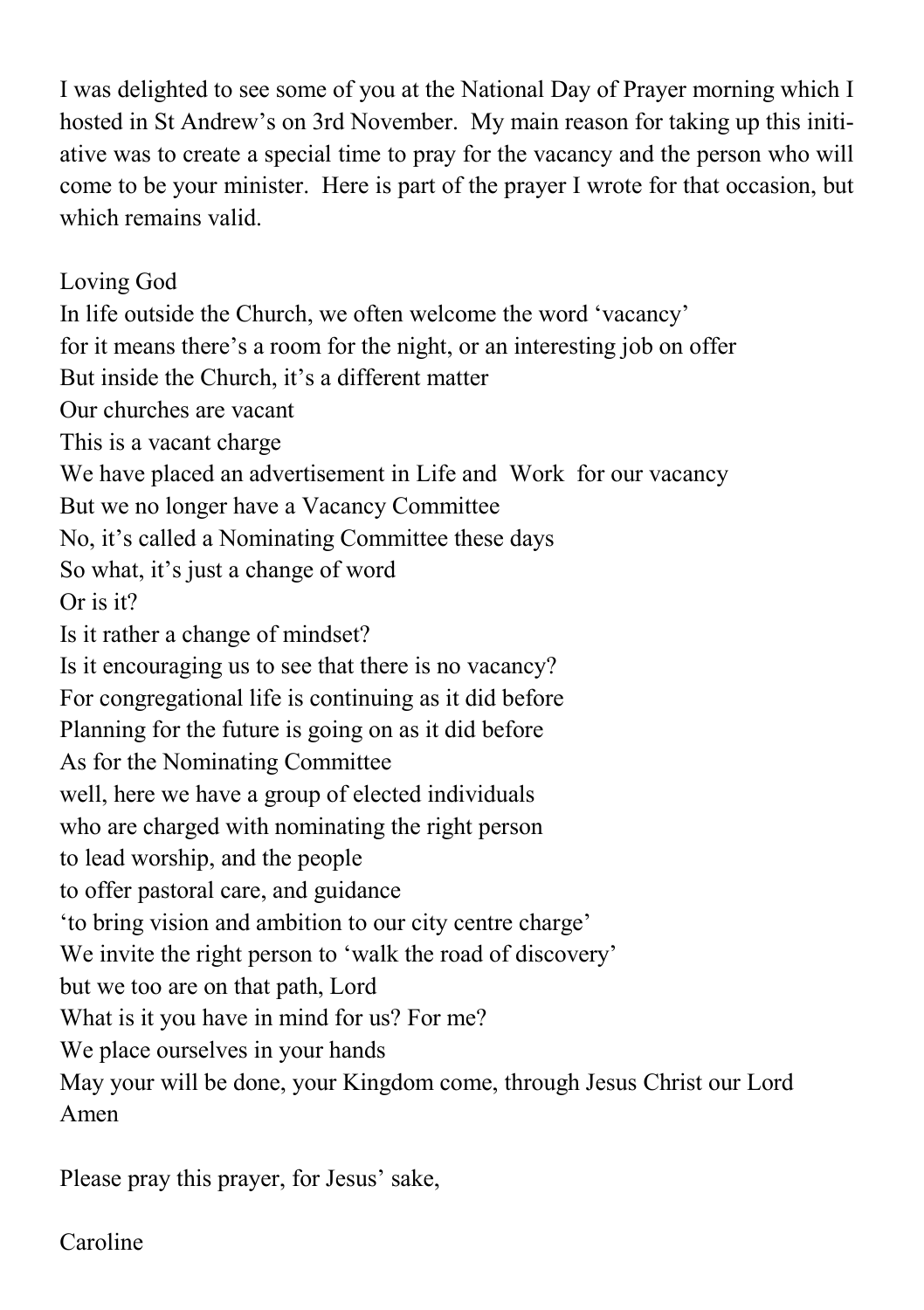#### **THE GUILD**

Guild members have been deeply saddened by the news that Grace Hogan, a faithful member of the Meadowside St Paul's Guild and until recently our Treasurer, died suddenly on the 30th October. Although in poor health in the past year or so, Grace remained active and very positive in her outlook. She attended Guild meetings regularly until earlier this year and was hoping to join us again when her medical issues were resolved. She will be greatly missed. Our thoughts and sympathies are with her sister, Margaret C. Robertson, in particular, and the rest of their family.

The Guild resumed its regular meetings in mid-September, and since then members have enjoyed a mixture of light-hearted activities – a quiz, card-making and a games afternoon – and two very interesting speakers. We heard about one of the new national projects – Seema's Project, run by the Free to Live Trust founded by Pam Cairns, a Past President of Dundee Soroptimists, and others from Tayside. The project began in 2014 with two aims:

- to build a home for abandoned street children from the red-light district of the city of Pune, India, and
- to build a rehabilitation centre for rescued victims of the sex industry.

By April 2017, thirty-two children were in residence in the children's centre in Bori, a village outside Pune, and with the support of the Guild the Trust will develop the project further by rescuing more children and some of the trafficked women. MSP Guild plans to hold one of its ever-popular Soup and Pudding lunches to raise funds for the project – watch this space for further information once a date is fixed.

We were also delighted to welcome Anne Scobie-Power (daughter of our own Mary Scobie), who gave a fascinating insight into the world-wide work of the European Commission and her own experiences of working around the world and in Brussels over the past thirty years. Refreshments kindly provided by Mary continued the Belgian theme – chocolate did figure largely in the afternoon!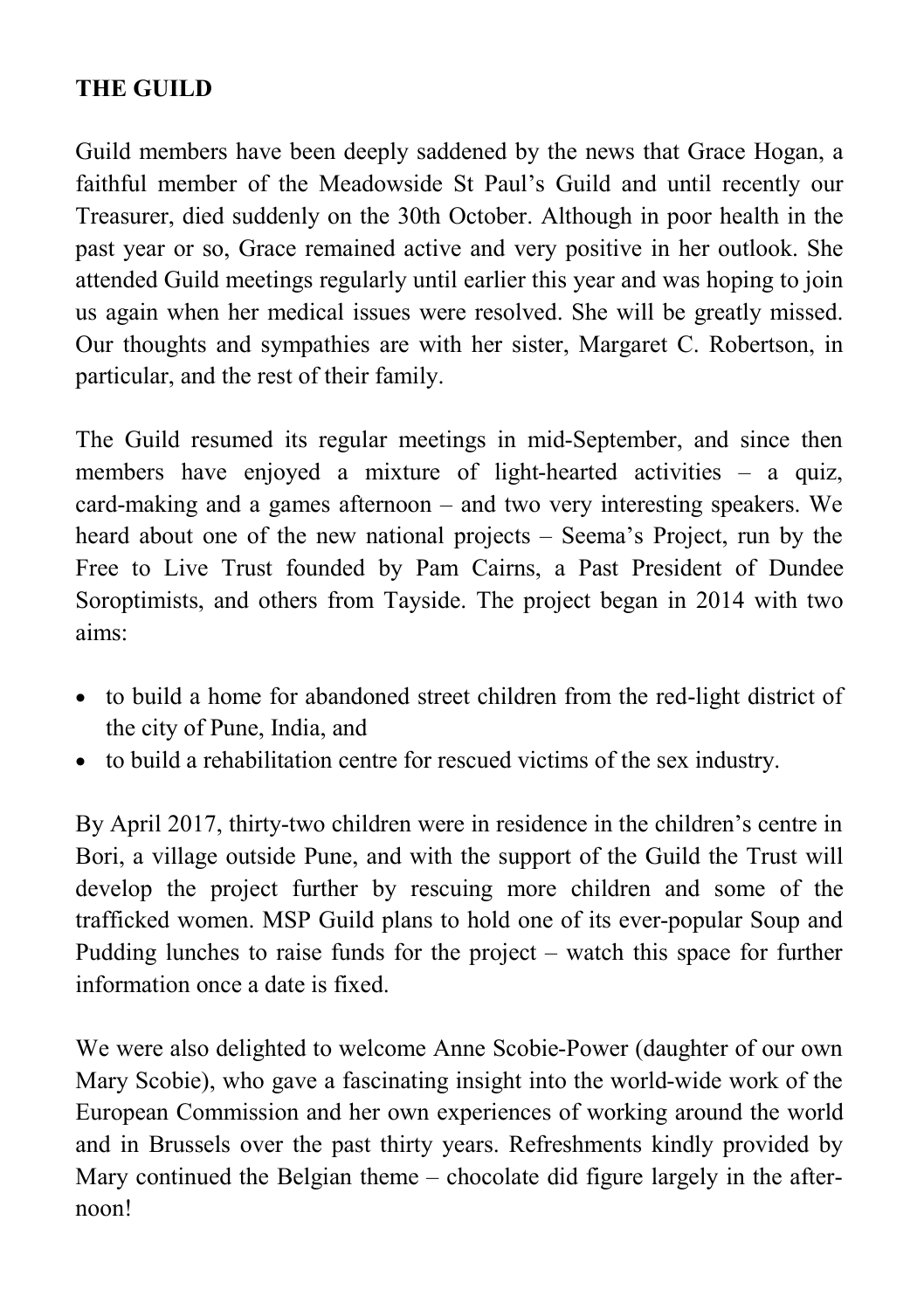We are now looking forward to our Guild Dedication Service on Sunday, 18th November, and meetings up to Christmas, as follows:

- Monday, 26th November: 'California, Here We Come A Road Trip', Morag Stalker
- Tuesday, 4th December: Christmas Carol Service with St Andrew's Church Guild
- Rev. Caroline Taylor (2 p.m. in the Glasite Hall)
- Monday, 10th December: Christmas Party

Meetings are currently taking place at 2 p.m. in the Main Hall, because of the heating works, but all being well should be back in the Lower Hall when we resume in the New Year, on 21st January. Guests and potential new recruits from both within the congregation and elsewhere are always welcome to our meetings. Guild members do not have to belong to Meadowside St Paul's, so if you know of any friends (male or female) who might like to join us, please bring them along. As mentioned in the previous Magazine, two members attended the Annual Guild Gathering at the beginning of September the report of their experiences appears later in the magazine.

Morag Stalker

#### **CHRISTMAS FAYRE**

The Christmas Fayre is to be held on Saturday 1 December from 11am – 1pm. The Guild is requesting donations of prizes for the tombola. Please contact Guild members if you want to donate a prize. Volunteers to run a stall will be welcome. Most of all, please attend and bring your friends. Tickets will be available on Sundays in November.

#### **ADVENT BOOKSTALL**

A stall with a selection of books, cards and gifts, supplied by CLC Bookshop will be set up in the Hall during Advent. There will be items suitable for all ages.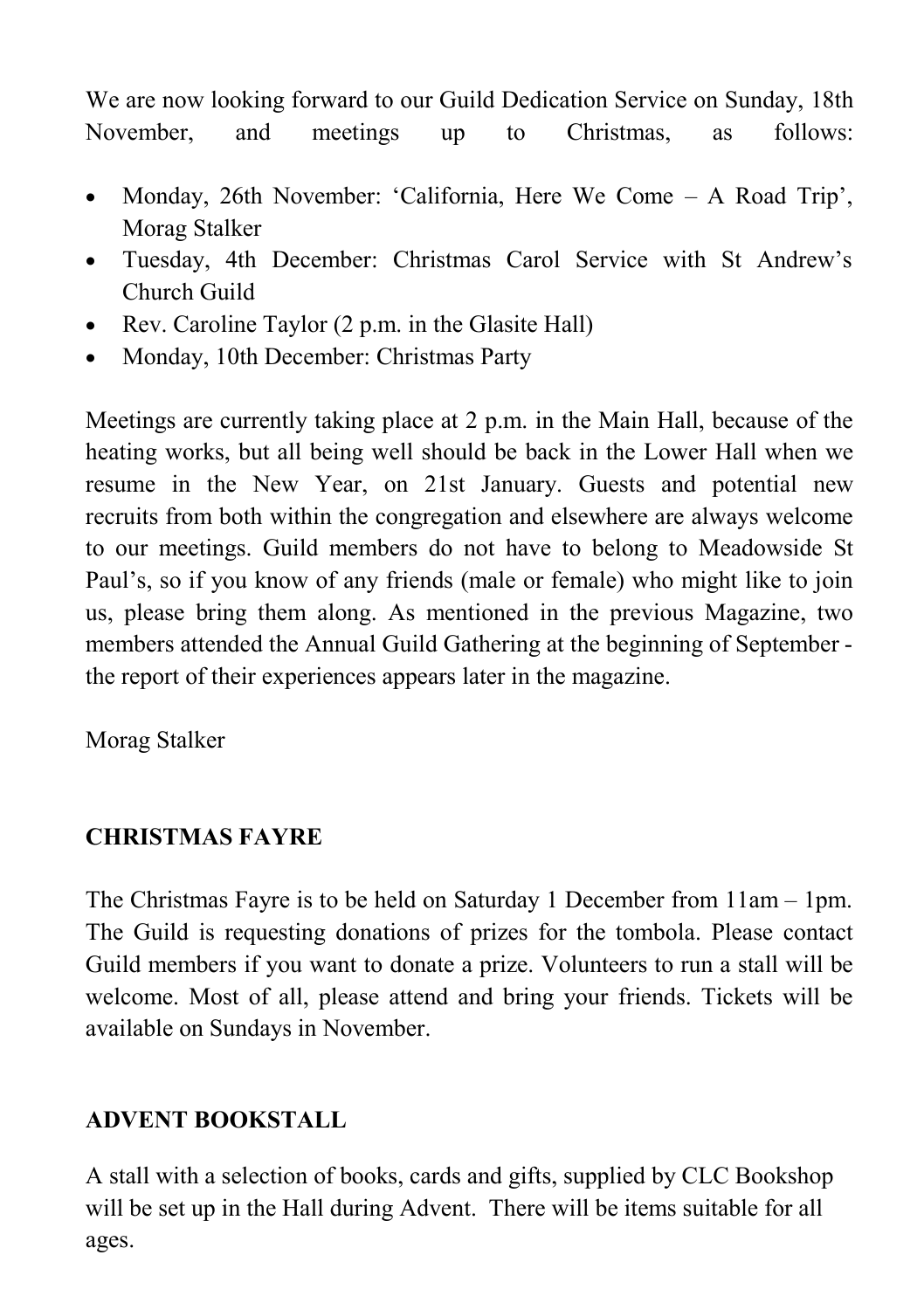#### **HAPPY ANNIVERSARY BROUGHTY FERRY LIBRARY**

The Grand Old Lady is ninety and counting

Reminiscing over Decades of service to This bustling suburb once A town in her own right

The Library a Cherished institution

From Whinney Brae To that Castle's hard edge Bibliophiles ransack those bulging shelves

Extracting shiny nuggets to polish armchair dreams stretching from crime to cosmology in This palace of books

Nursing nostalgia while Embracing high tech worlds.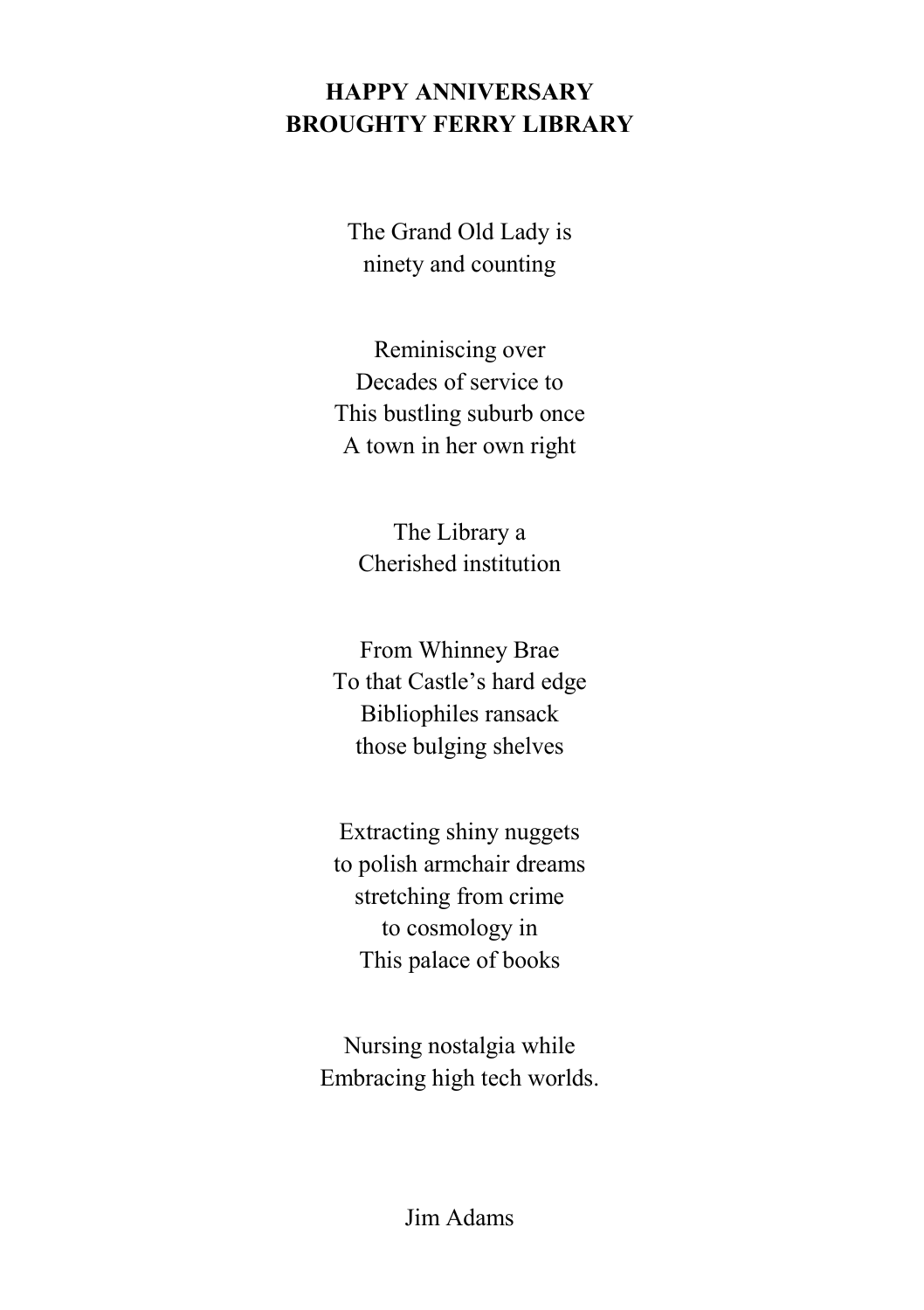#### **FLOWERS IN CHURCH**

We are indebted to the following for provision of flowers in November and December



If you do not already donate to the Flower Fund, but would like to do so, please contact Morag Stalker (tel. 202044) or speak to any member of the Flower Committee. The Committee are always grateful to hear suggestions of anyone who might appreciate receiving flowers after the service, or to have help with delivering these.

#### HARVEST PROJECT - KILOMBERO RICE CHALLENGE

This year's project, a joint one with St Andrew's Church, was to raise funds for farmers in Malawi. £140 was raised through the purchase of Fair Trade Rice produced in Malawi. Thanks to everyone who contributed.

Thanks are also due everyone who decorated the Church for Harvest and to those who delivered the gifts of flowers to members after the service.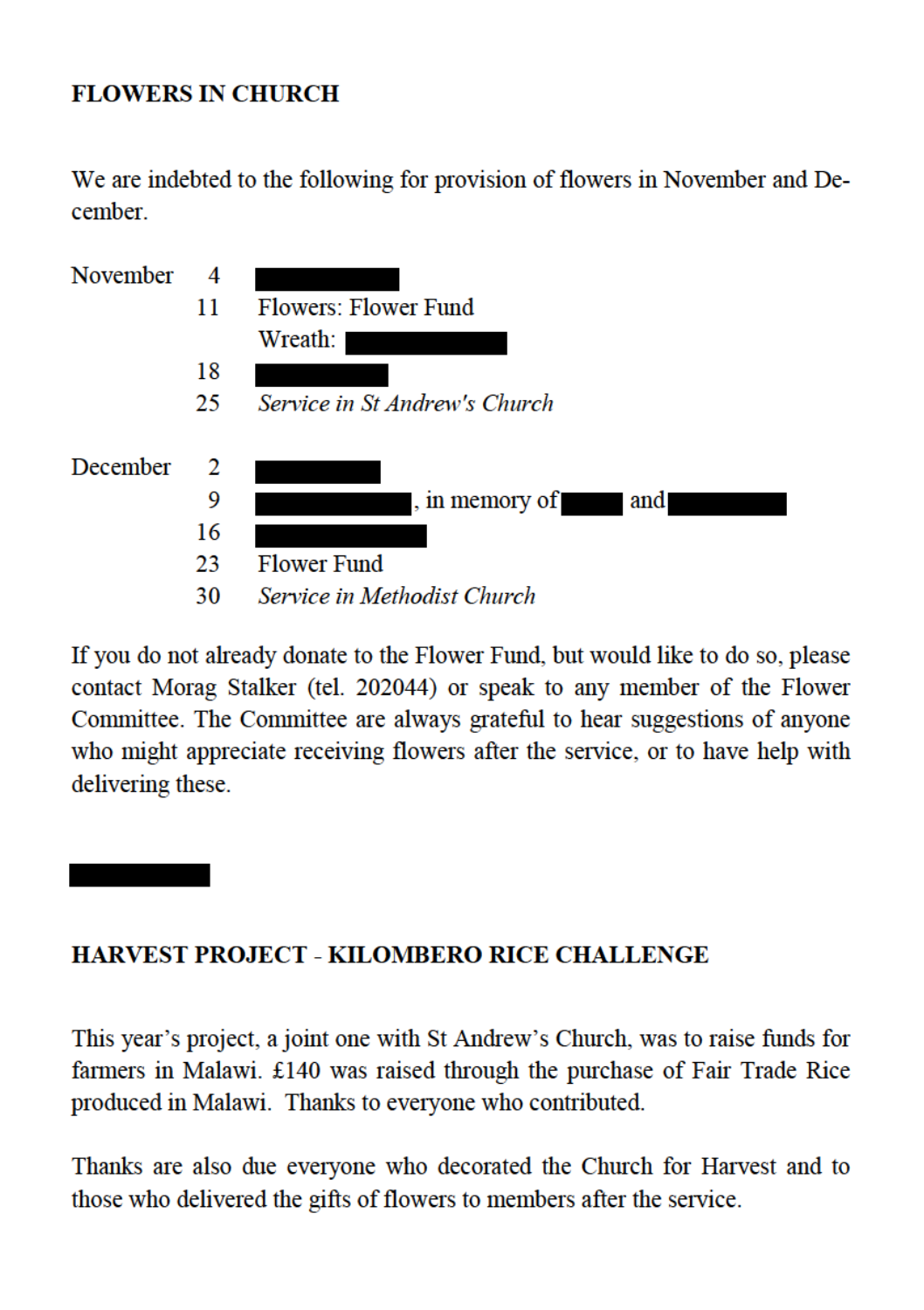#### **ANNUAL GUILD GATHERING**

On Saturday 1st September Jannette Walker and I were stewards at the Guild annual meeting in the Caird Hall. The meeting was opened by the National Convenor, Patricia Robertson, who welcomed all present and opened with the hymn 'Ye Servants of God'.

For the first time we celebrated communion, which went well considering the number of people in the hall. We then heard from the Moderator, the Rt. Rev. Susan Brown, and her talk was interesting and amusing. She talked of how at one of her first charges there was a knock at the manse door and when it was opened she was asked "is your dad in?" Obviously the expectation was that the new minister would be a man!

The national projects for this three-year period are:

- World Mission Council: Journeying Together, empowering teenage mothers in Zambia;
- Sailors' Society: Supporting seafarers in Scottish ports
- Malawi Fruits: Bringing help and hope in northern Malawi and making farming work for young people;
- Crossreach:Partnership project to tackle loneliness and social isolation in Scotland. For this project we are asked to make grey cakes – recipe available – and this project encourages people to talk about mental health and bring the subject out into the open.
- The Free to Live Trust: This will support women in the red light district of the Indian city of Pune, where children of sex workers are thrown into the streets where they are at risk from exploitation and abuse;
- The Boys' Brigade:an organisation we all know and love.

The guest speaker was Tamsin Dingwall, the Moderator of the National Youth Assembly, who shared with us her journey to faith. We then had closing worship and finished with the hymn 'I had a dream, a man once said'.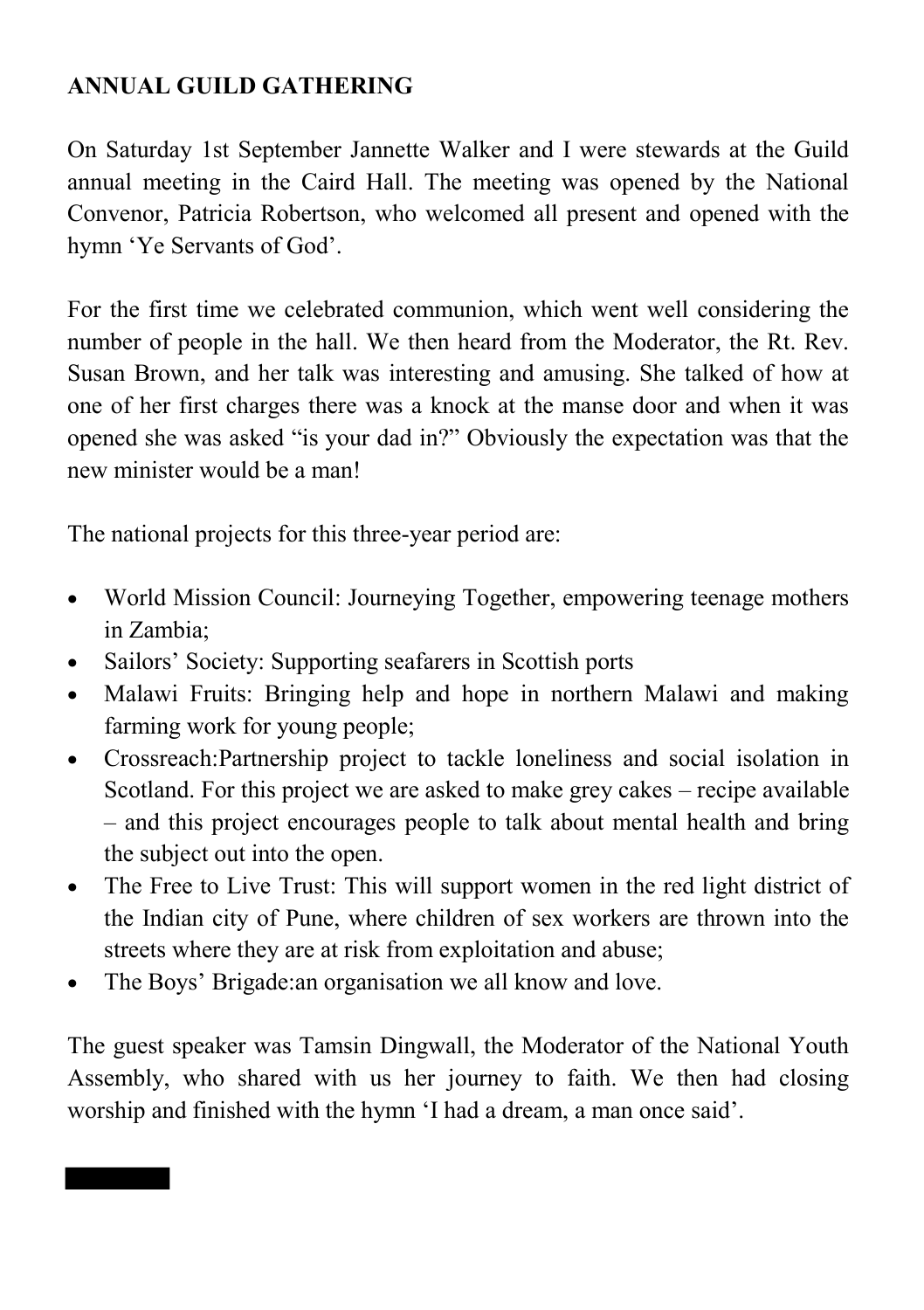#### **SUNDAY CLUB**

The Sunday Club is currently meeting in Room F1 while Church Services are being held in the Main Hall due to heating works. Since Harvest, we have not had a specific theme for meetings, but soon we will be preparing for Advent and Christmas. We are currently preparing items for a stall at the Christmas Fayre.

#### **SCOUT GROUP**

On the evening that the Editor visited, the Cubs, Scouts and Leaders were preparing to walk with torches to Slessor Gardens. They would need the torches to look compare appearance of the plants in November with their appearance in Summer when the Group last visited the Gardens. This is part of the Naturalist Badge.

As part of the Animal Carer Badge, the Cubs will be attending a Workshop at the "Pets at Home" Store.

The Scouts have been studying Children's Rights and Womens' Suffrage, posters of which can be seen on the Scout noticeboard.

The Group enjoyed a Hallowe'en party and a Christmas party is planned. At present there are no members in the Beavers Section as all the Beavers have moved up to Cubs, and it is hoped that new members can be recruited in the New Year.

#### **NEW CHAIRS**

New chairs have been purchased for the Main Hall and were in use for the first time on Sunday 11 November. The old chairs had served us well, but they needed to be replaced and the new blue chairs have met with approval from members.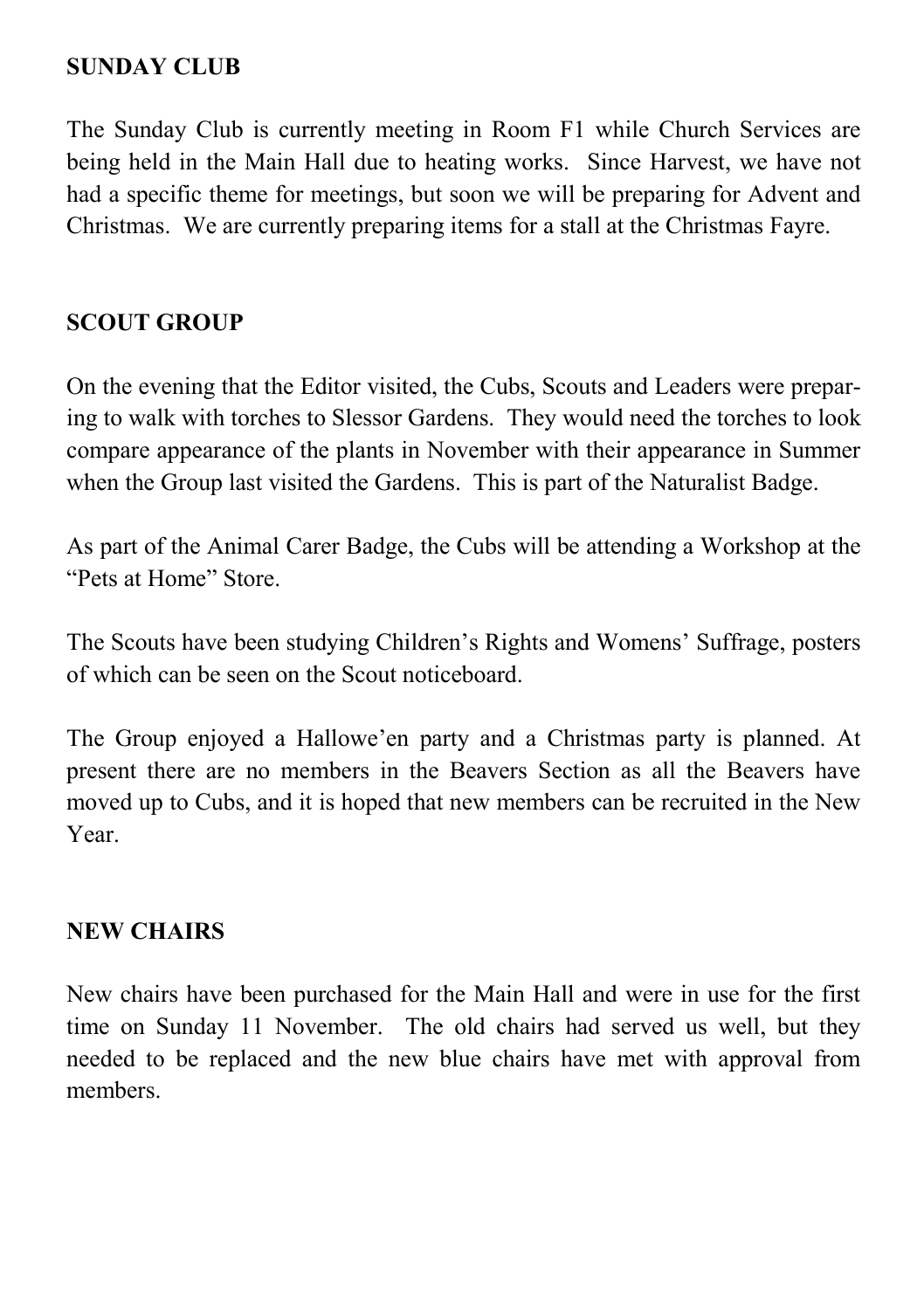#### **TELEVISED WATCHNIGHT SERVICE**

At the time of going to press, members of Meadowside St Paul's are preparing to join members of other congregations at St Paul's Cathedral on Saturday 17 November, where a Watchnight Service is to be recorded for broadcast on BBC Scotland on Christmas. A practice is to be held in St Andrew's Church in the afternoon, prior to the recording in the evening.

#### **CHRISTMAS GIFTS**

As usual, parcels of groceries, bowls of bulbs and trays of fruit will be delivered to various members of the congregation. If you can help with the preparation or delivery of these gifts, please contact Margaret Robertson, Caring Committee Convener, or Margaret Chisholm.